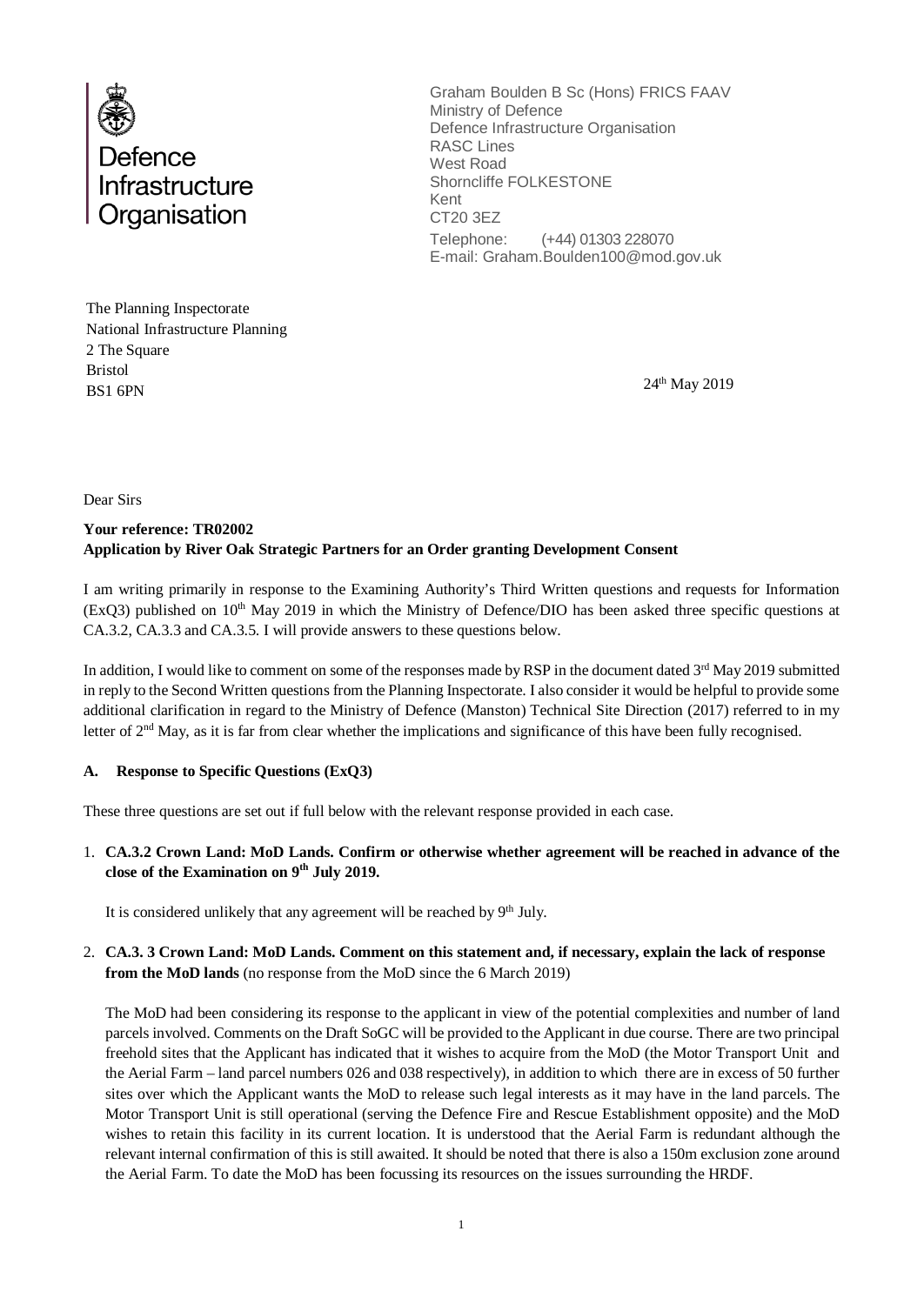#### 3. **CA 3.5 Crown Land: High Resolution Direction Finder**

It is reiterated that it is considered unlikely that this matter will be resolved by 9<sup>th</sup> July. Even if Phase 1a (as identified in the Applicant's responses at point CA.2.3) is completed by Aquila within this timescale the other elements will not be concluded. In particular, there remains concern regarding the Applicant's ability to provide the necessary alternative area of freehold land on which the HRDF would be sited (if an alternative location can be agreed from a technical perspective) coupled with a concern over the Applicant's ability to secure the additional necessary safeguarding restrictions which would have to be imposed on the areas surrounding the site. As stated previously, other than a verbal comment concerning this, nothing has been received in writing from the Applicant about the proposed relocation although it has had a number of months in which to address this matter but has not done so.

### **B. Comments on RSP's answers to questions raised in ExQ2**

#### 1. **CA 2.1 Crown lands**

This section is supposed to be a response to Crown Land (other than the HRDF site) but the Applicant refers to both the Crown Land issue and the HRDF issue in its response which is confusing. The response states "Graham Boulden attended the Compulsory Acquisition Hearing on  $20<sup>th</sup>$  March 2019 on behalf of the Defence Infrastructure Organisation (which is part of the MOD), where he noted that the MoD are yet to respond in detail to either Statement of Common Ground". This is factually incorrect as I made no such comment. I commented on the fact that that both SOCGs had been provided by the Applicant less than 48 hours before the submission deadline. I went on to say that although no response had been provided to the "other lands" SoGC, a response had been provided to the Applicant in respect of the HRDF before the submission deadline but the Applicant had not submitted this response to the Planning Inspectorate.

RSP refer to a meeting between RSP's representatives and Aquila on 15th April at which Aquila proposed various matters to be included in a scope of work including "potential location/s". This comment is slightly confusing in that it had been understood there is now one preferred option that is being considered as an alternative site.

Although it is stated that Aquila are seeking to complete Phase 1a of their assessment before 9th July, subsequent negotiations with other elements of the MOD may extend beyond that date – I have stated in my previous response to the Planning Inspectorate that it definitely will extend beyond that date. I cannot foresee all the relevant decisions being made before then.

### 2. **CA 2.4 HRDF**

RSP take the view that it has not included any provision within the dDCO to specifically cover the HRDF as they intend to relocate the HRDF outside the Order Limits. Strictly speaking, this may be the case but for the MoD and the Planning Inspectorate the question of the funding for any relocation of the equipment must be a relevant consideration. The cost of relocating this and any other costs relating to the MOD's interests does not appear to have been included in the figure for compulsory purchase acquisition submitted by the Applicant. In this section the comment is made that "The applicant has made progress in identifying a number of alternative sites for the HRDF outside the order limits". As stated above, this is confusing as it is understood that only one site is now being proposed.

#### 3. **CA 2.5 Crown Land: High Resolution Direction Finder**

At the Hearing the Applicant's representative made an unequivocal statement that the equipment was redundant and may not need to be replaced. The Applicant has not provided any evidence for this statement. It has also been somewhat ambiguous in its response to this question. The suggestion now that the equipment may be moved (rather than replaced) is at variance with what is stated in the draft SoGC. In this document there is a clear understanding that a replacement is to be provided.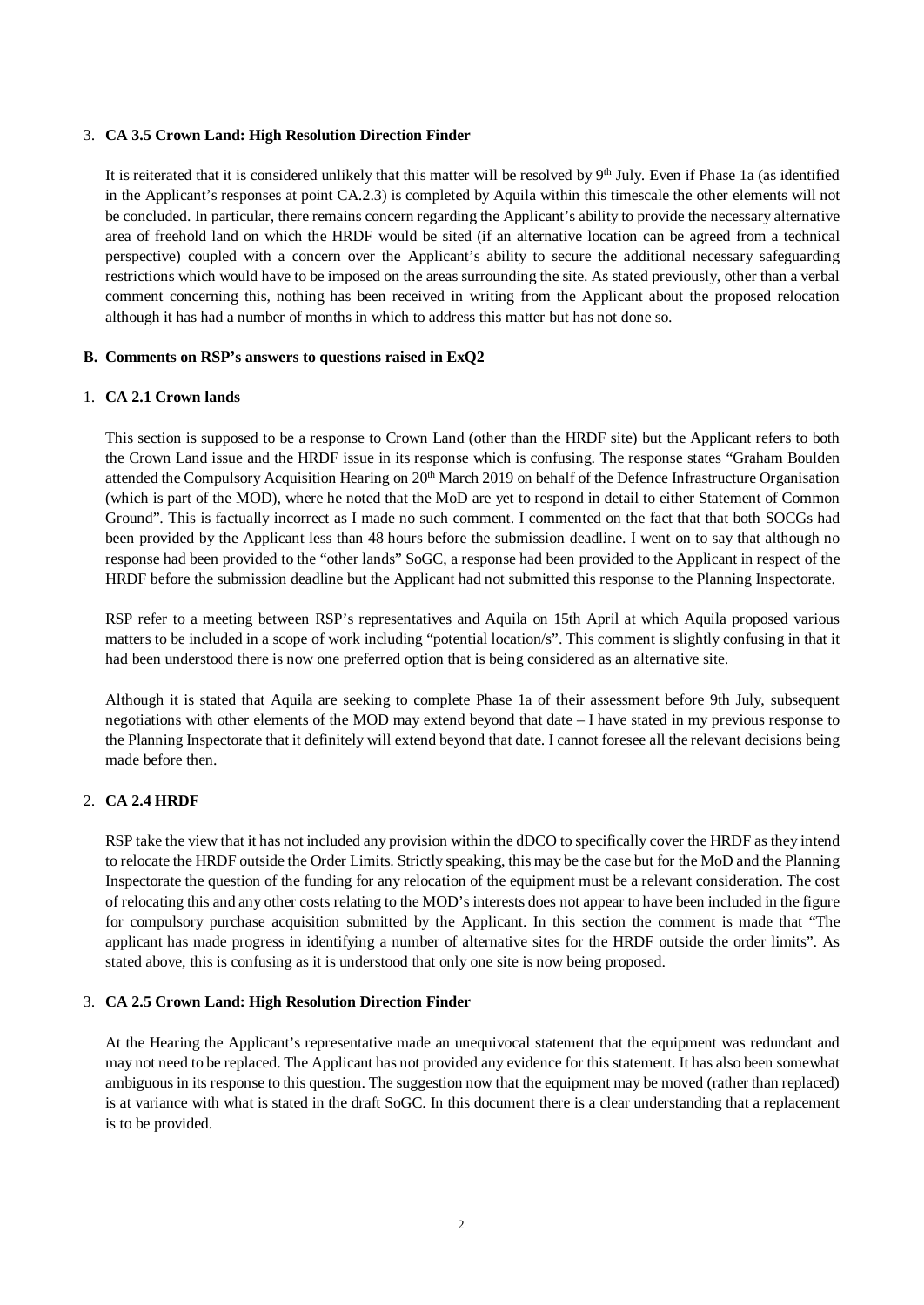#### **C. The Manston Technical Site Direction**

As stated above, I consider it would be helpful to provide some clarification on this.

Under the Town and Country Planning (safeguarded aerodromes, technical sites and military explosive storage areas) Direction 2002, a mechanism has been put in place for specific relevant sites, of which Manston is one, a safeguarding whereby a safeguarding map is prepared the Secretary of State for Defence. This safeguarding map is issued to the local planning authority that has responsibility for the area defined on the map, in this case Thanet District Council. The Secretary of State for Defence is then notified of any development that might infringe the safeguarding area. Safeguarding of the existing site is achieved by means of the Ministry of Defence (Manston) Technical Site Direction (2017). For the avoidance of doubt a copy of this plan is attached to this letter.

Various points should be noted regarding this:-

- i. During the recent exchange of e-mails regarding the draft SoGC for the HRDF, the solicitors for the Applicant have requested a copy of this Direction. It should be noted that a copy of the plan had previously been provided to Osprey on 3rd April 2017, so the Applicant was already aware of this.
- ii. If a new location is agreed for the HRDF then a revised safeguarding plan will need to be produced centred on that proposed new location. In its current location there is relatively little by way of infringement by any form of development within the safeguarding zones. If the HRDF is moved to a new location to the east of the application area, it should be noted there is a significant area of existing development that will come within the scope of the safeguarded zones and which will have to be assessed.
- iii. The principal issue relating to the existing safeguarded zones around the HRDF is that the proposed development which forms part of the dDCO application significantly infringes these safeguarded areas. The Safeguarding team made representations to the Planning Inspectorate expressing their concerns about the current proposals on  $7<sup>th</sup>$ September 2018.

It would helpful to explain what the safeguarding criteria are for the HRDF and this information is attached to this letter contained in the document headed "Annex A to 3032 Chapter 6" (it should be noted that this information was supplied to Osprey, the Applicant's consultants, on 24<sup>th</sup> April 2017). This is reinforced by the safeguarding plan. I have asked the Safeguarding team to elaborate on the comments they made in September 2018 and they have commented as follows:-

The real points of contention are:

Cargo buildings approx. 25m above ground level – almost 600m wide, broadside to the HRDF and only 410m distant.

Aircraft parking – commercial jet aircraft within 100m.

ATC 24m above ground level – not as bad as the first two but about 60m on a side and 460m distant.

The plan is not compatible with continued functioning of HRDF at current height and position.

The problem is not the restriction heights but that they are broken by such a huge amount in height, breadth and proximity. There would be massive obscuration to the north and bearing errors from reflection of signals originating south.

In summary it is mainly the development immediately north and west of the HRDF which is of concern to the MoD and determined our objection response.

Hopefully the above comments can be interpreted more easily in the context of the detail given in relation to JSP 604 attached to this letter and by reference to the Applicant's Land Plans that formed part of the Application.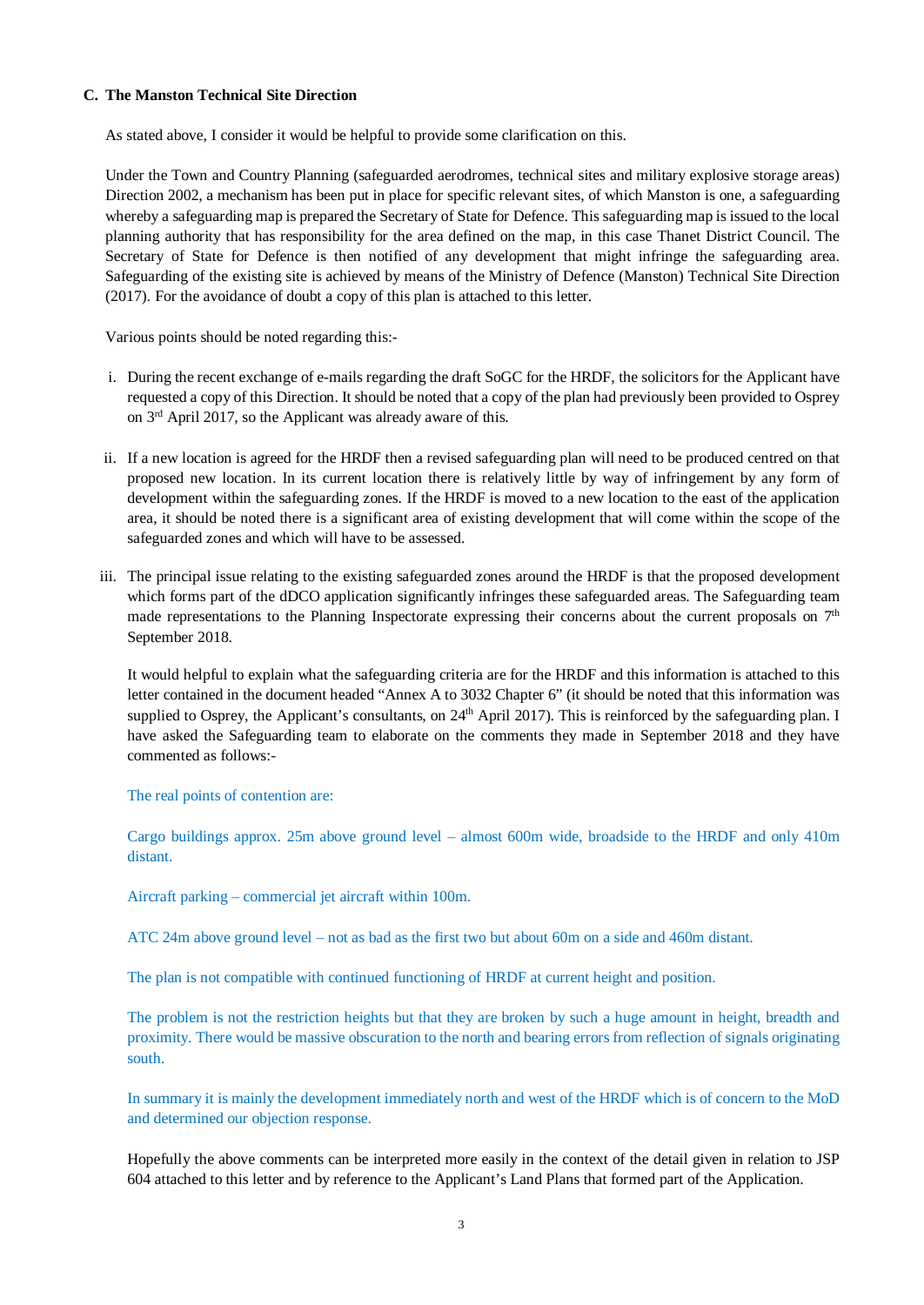iv. It should also be noted that in discussion with the Applicant in 2017, a formal response was provided confirming that the Application was "incompatible with the need to safeguard this technical installation". A copy of this letter is attached.

In conclusion, the MoD still has considerable concerns both as to the Application in its current form as well as the issue of re-locating the HRDF. It is difficult to see how the question of the re-location of the HRDF will be resolved before the 9<sup>th</sup> July. In the absence of any final agreement regarding this it is also difficult to see how the Planning Inspectorate will be able to confirm the application given the safeguarding concerns that the MoD has expressed.

Yours faithfully

Graham Boulden B.Sc. (Hons) Est. Man. FRICS FAAV

Estate Surveyor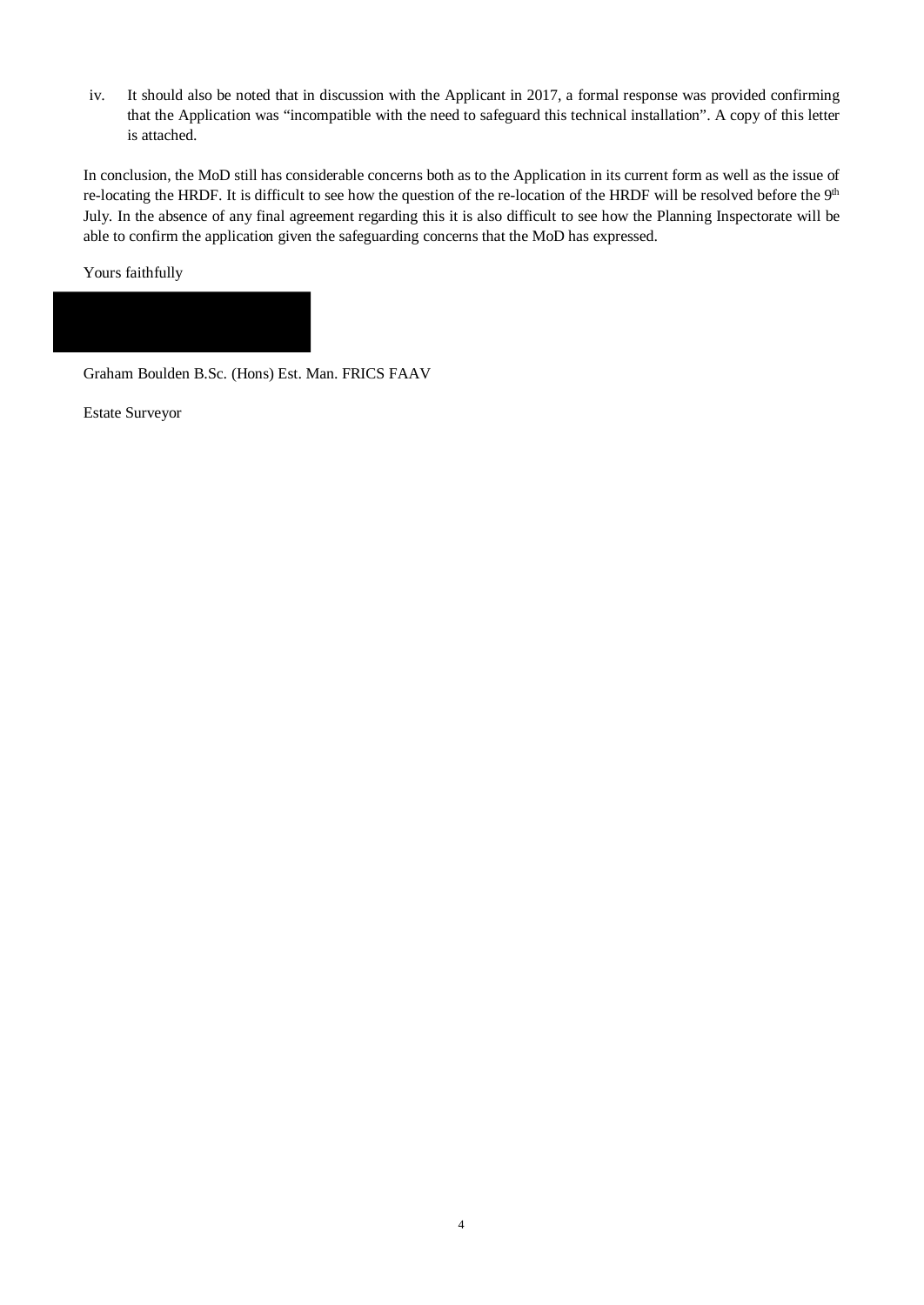# **Chapter 6, Annex O - UHF/VHF Direction Finding (DF)**

# **FIXED DF STATIONS WITH COUNTERPOISE - INCLUDING HRDF 2030**

# **Within a 120 metre (400 feet) radius circle**

1. Except as provided for in paragraphs 3 and 4, no buildings, structures, or objects of any description, other than those forming part of the authorised GRI or required for maintenance of the GRI, are permitted on land within a circle of radius 120 m (400 ft), centred on the UHF or VHF/UHF DF building, if their height would penetrate a surface commencing at the edge of the DF counterpoise and sloping downwards to the nearest point at ground level on the circumference of the circle.

2. No overhead metal cable or metal pipe is to be suspended in the airspace above the surface described in para 1 above.

3. The height of vegetation within the 120 m (400 ft) radius circle is not to exceed that of the surface described in paragraph 1 above, or 250 mm, whichever is the greater.

4. Vehicles, machinery or plant are not to be used on land within the 120 m (400 ft) radius circle unless the consent of the responsible officer has been previously obtained. Other than in the case of vehicles used in maintenance of the GRI, such consent is not to be given if the vehicle, machinery or plant concerned would, at any time whilst the GRI is in operation, remain stationary within the area.

**NOTE -** *For Statutory Safeguarding Map purposes the area within a 120m circle will be shown as 'Any Development or Change of Use of Land'.*

# **Outside the 120 metre (400 feet) radius circle**

5. Outside the 120 m (400 ft) radius circle, the height of buildings, structures, or solid objects is not to penetrate a surface created by a line of slope 1 in 25 commencing at ground level at the 120 m radius, and extending outwards from the circumference of the circle. A building or metal structure which meets this requirement is, where possible, to be orientated so that the side of the building or structure facing the UHF or VHF/UHF DF building is at right angles to the radial from the UHF or VHF/UHF DF building.

**NOTE -** *For Statutory Safeguarding Map purposes the outer annular zone is bounded by circles of 120m and 1.5km radius. This mapping zone does not reduce or override the stated site restriction.*

**NOTE -** *For Statutory Safeguarding Map purposes the requirement to manage the orientation of compliant buildings will not be represented on safeguarding maps.*

**NOTE -** *For Statutory Safeguarding Map purposes trees, vegetation, vehicles, machinery and plant are not considered. Where objects (or static objects) are mentioned the term 'Works' will be cited in the relevant safeguarding plan consultation criteria.*

**NOTE -** *For Statutory Safeguarding Map purposes for all circle zones the radius originates from the centre of the array or individual antenna points.*

Defence Infrastrure Organisation - JSP 604 - HRDF Extract only V5.1

© CROWN COPYRIGHT 2019. All rights reserved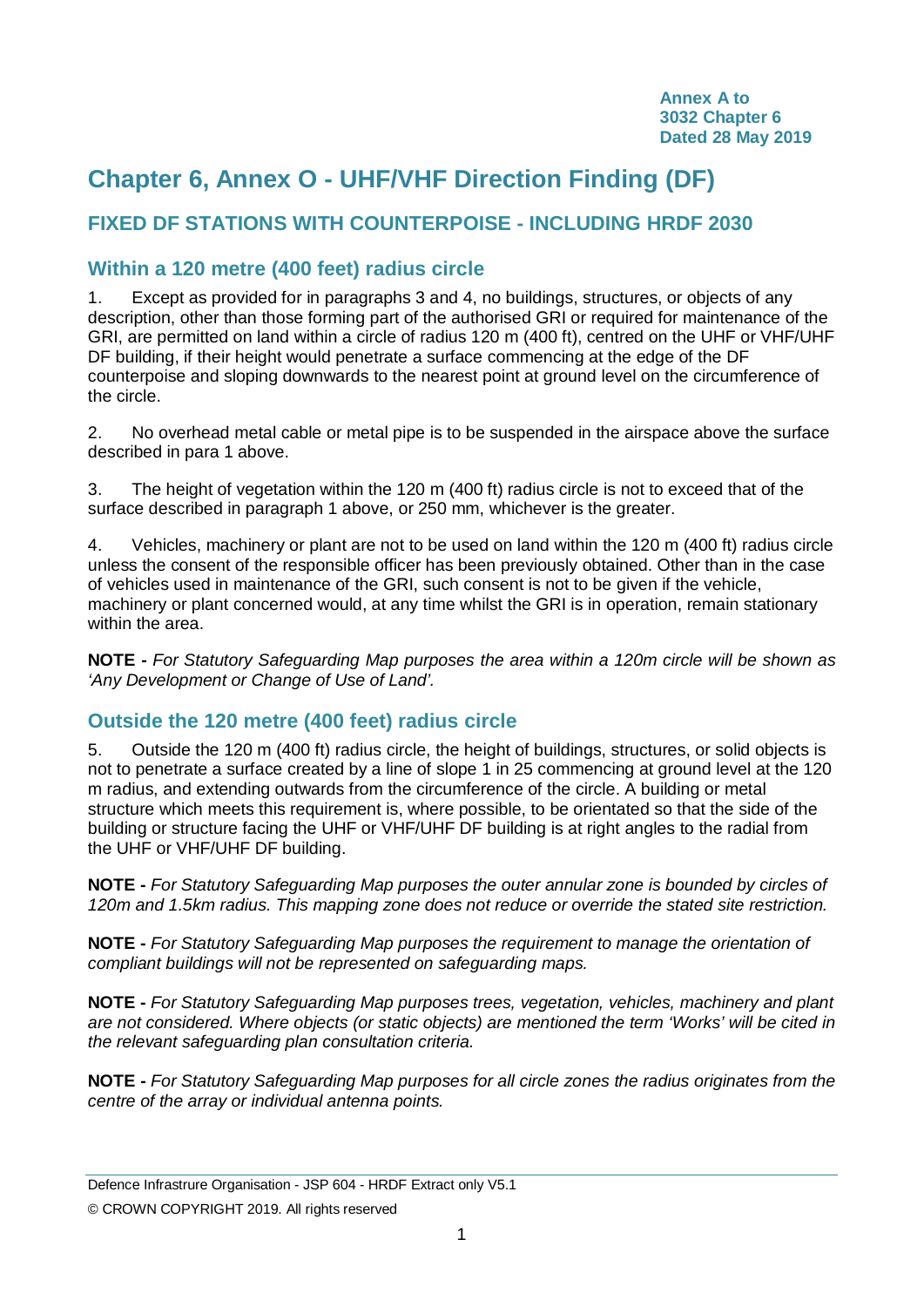

**Chapter 6, Annex O, Figure 1 - Site Restrictions for fixed DF sites**

# **Concessions To Restrictions**

6. Any application for a concession on the foregoing restrictions is to be made in accordance with the instructions contained in Chapter 3 of this publication.